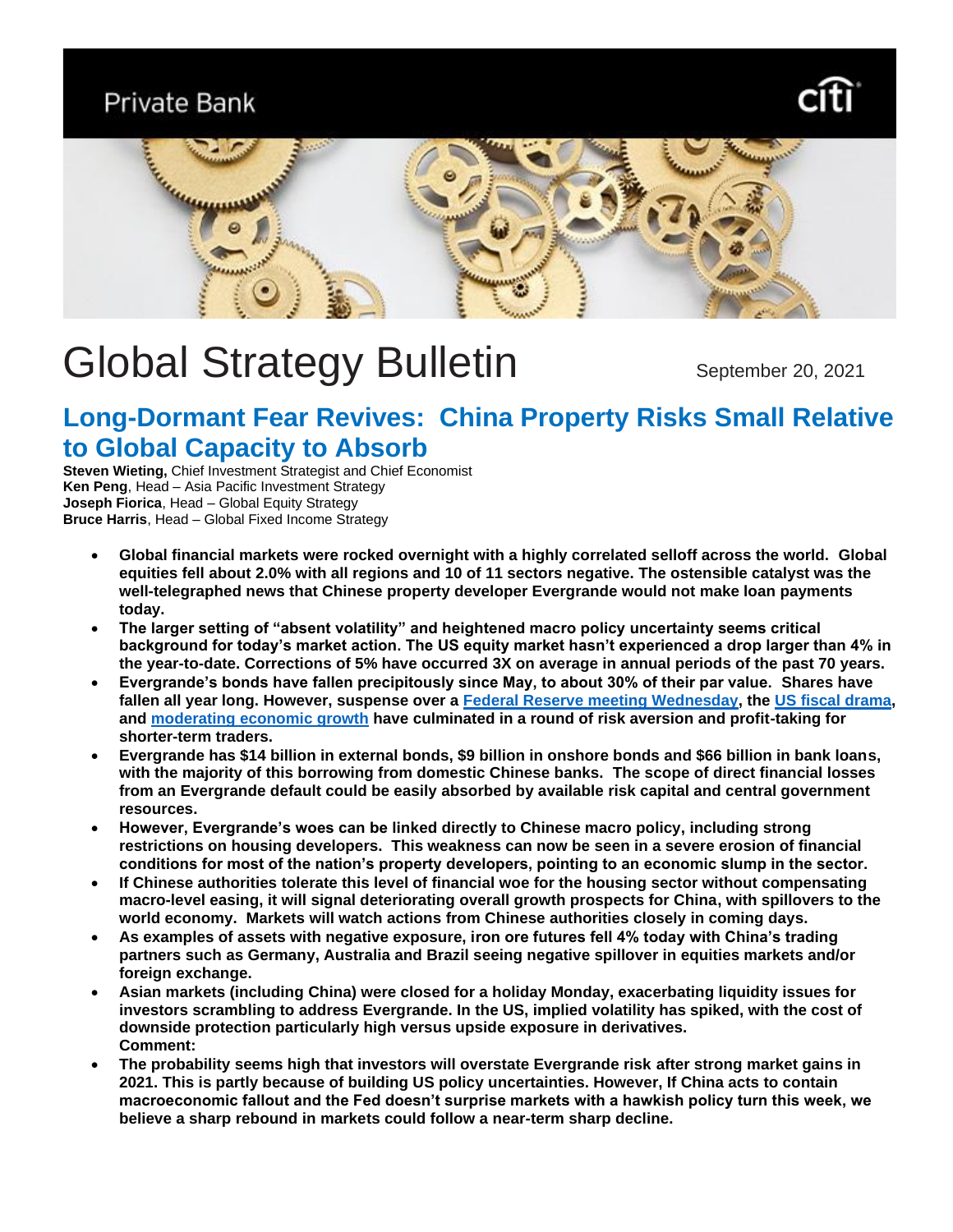## **Contagion in Markets Revives After Long Absence**

More than a year after global central banks and finance ministers managed the massive feat of separating the financial market outlook from the path of the COVID pandemic, world markets suddenly show hints of a new "contagion."

Global shares fell in most every open market, and in every sector Monday. Currencies and commodities plunged on news that was already apparent last week: Chinese authorities – who have taken steps to intervene in its troubled, second-largest property developer – alerted counterparties that Evergrande would not be making interest payments today.

As figure 1 shows, Evergrande bonds have been plummeting since May. In the past two months, other leveraged Chinese property bonds have weakened on the same underlying situation – tightening regulation and credit constraints for the property sector. China is prioritizing affordability over growth and profitability for its builders. The property restrictions add to a long list of regulatory concerns that were idiosyncratically priced into particular Chinese entities who didn't fit favorably into Chinese economic planning (Please see [Asia Strategist September 2nd\)](https://www.privatebank.citibank.com/ivc/docs/quadrant/AsiaStrategist2109.pdf).

Today, however, the plunge in most global assets finally shows strong markings of reduced growth expectations for China in a broad-based way (see figure 2). This has spillovers for the world economy, where capital goods exporters (Germany) and commodities exporters (Australia and Brazil) saw significant market impact.

**Figure 1: After Evergrande default was priced in, spillover to other high yield issuers broadened to even to the less leveraged** 

**Figure 2: Now, larger global markets have suddenly reacted**



Source: Bloomberg, Citi Velocity as of September 20, 2021 Source: Bloomberg as of September 20, 2021

The indexes are unmanaged. An investor cannot invest directly in an index. They are shown for illustrative purposes only and do not represent the performance of any specific investment. Index returns do not include any expenses, fees or sales charges, which would lower performance.. Past performance is not indicative of future results. Real returns may vary. This should not be construed as an offer of, or recommendation of companies discussed.

## **China Macro Policy: Increasingly Inconsistent with Growth Goals**

What is worrying global investors is an apparent willingness of Chinese authorities to sacrifice growth to squeeze the real estate sector to a point of a broadening spillover, not just within the sector, but also the larger financial industry. This is challenging our view that the authorities prioritize financial stability and have the means to "ring fence" the spillover.

A plan appears to be in the making for resolving the Evergrande issues. First, the Ministry of Housing and Urban/Rural Development is handling the completion of unfinished projects to avoid social unrest among Evergrande's customers. The nation's top financial regulator under the State Council is managing the firm's impact on the financial system. A group of China's banks has been assembled to provide financing to address both of these issues. Similar to the earlier and much more critical case of Ministry of Finance-owned debt consolidator Huarong, the intention is to wind down the size of the problem to be "small enough to fail or be consolidated."

Since Evergrande bonds fell below 30% of face value, they have been range bound. More recently, other issuers in the property sector started to take the brunt of selling. Moreover, banks and insurer shares have been hard hit in the recent weeks amid the real estate rout, joining ranks with Macau gaming and tech who have suffered China policy-related hits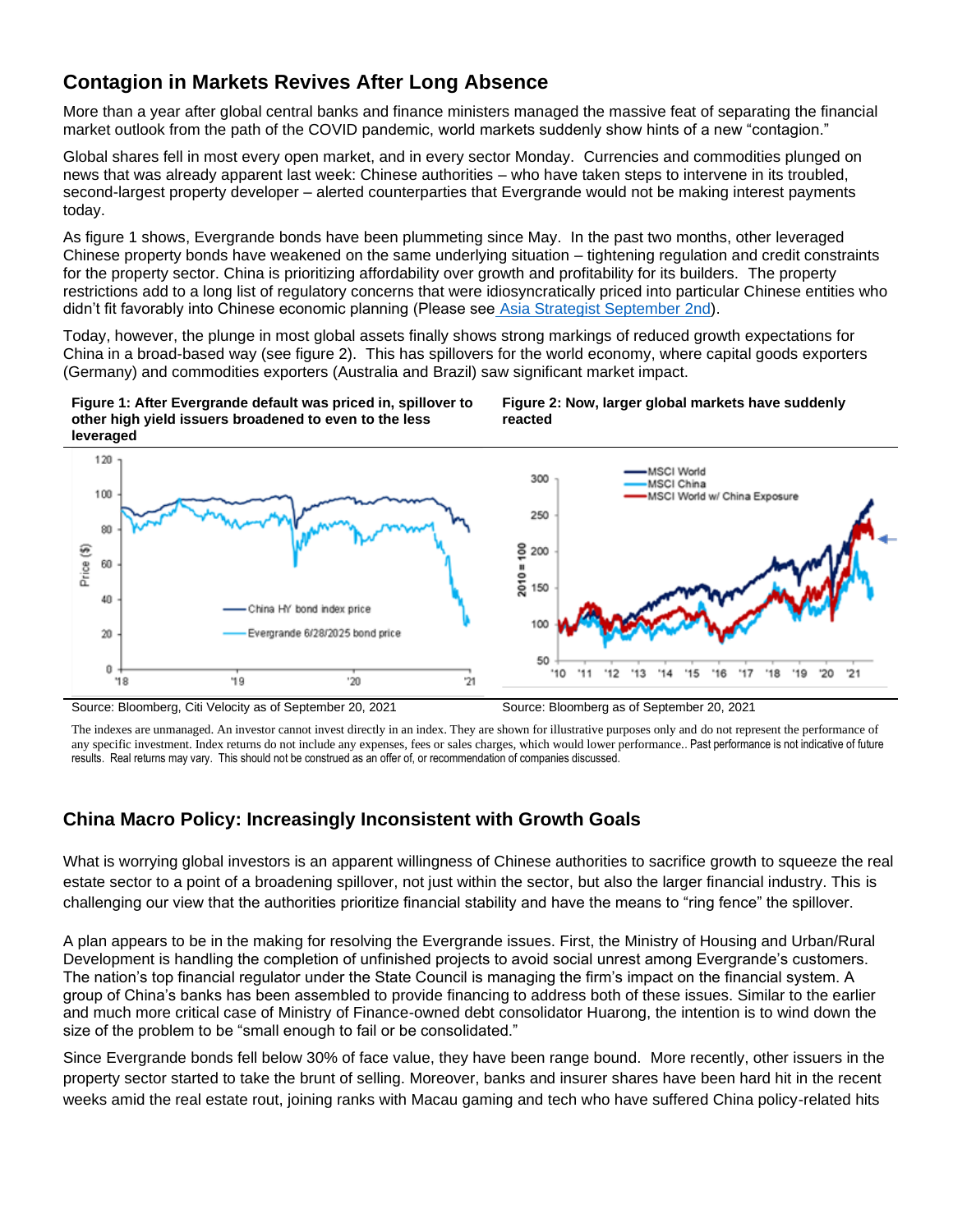earlier. We believe the market is telling regulators that unless something is done to stop the spillover, more issuers will face default risk.

**Markets will watch Chinese policy actions closely in coming days**. Evergrande has roughly \$120 million in interest payments due this week alone (Bloomberg). This is not a prohibitive cost to avoid deeper financial stress in China. How it is handled, however, will provide a signal as to how private credit risks will be managed by authorities. For example, If completing unfinished projects is a top priority of China's policymakers, then it would be counterproductive to create more unfinished projects by pushing more developers into liquidity crises. This would impact Chinese labor markets by inhibiting payments for contractors.

**Containing fallout from Evergrande appears no longer sufficient at this stage.** China's economic growth faltered in August. Retail sales grew only 1% annualized over the past 24 months, partly due to Covid, partly to floods, but significantly due to credit tightening. Sales are unlikely to rebound naturally in September because pandemic restrictions have tightened further. The lack of consumption support means fixed asset investment (FAI) needs to pick up more slack for China to exceed its minimum growth targets. Property development accounted for 35% of total FAI so far this year, and actually grew at 12% in the first eight months, exceeding the 8.9% total. Losing this engine of growth could mean sub-6% growth in 4Q. As a result, broader policy easing is required.

We continue to believe that Chinese authorities have the ability and desire to limit economic weakness. China's highest policy officials argue that common prosperity requires relatively robust economic growth, or else the middle income populations would not grow and social stability would be harder to sustain.

## **Spillover for the Rest of the World: Easy to Exaggerate**

If kept in isolation, the world's financial exposure to Evergrande – and even the entire Chinese property sector – would actually be an easily manageable shock. Consider for a moment the impact of COVID-19 dislocations in 2020. The US financial sector posted less than a 25% drop in EPS, giving it the second most profitable year since 2006. This occurred during the sharpest (if shortest) economic contraction in history.

As figure 3 shows, global banks reporting to the Bank for International Settlements (BIS) have increased their riskabsorbing capital to \$6.5 trillion in recent years (note: BIS data exclude China). Data following the Global Financial Crisis already showed the largest de-risking of liabilities relative to bank capital in observable history. Federal Reserve and ECB stress tests show low vulnerability in line with this.





Source: Haver Analytics through September 20, 2021 Shaded areas represent recession.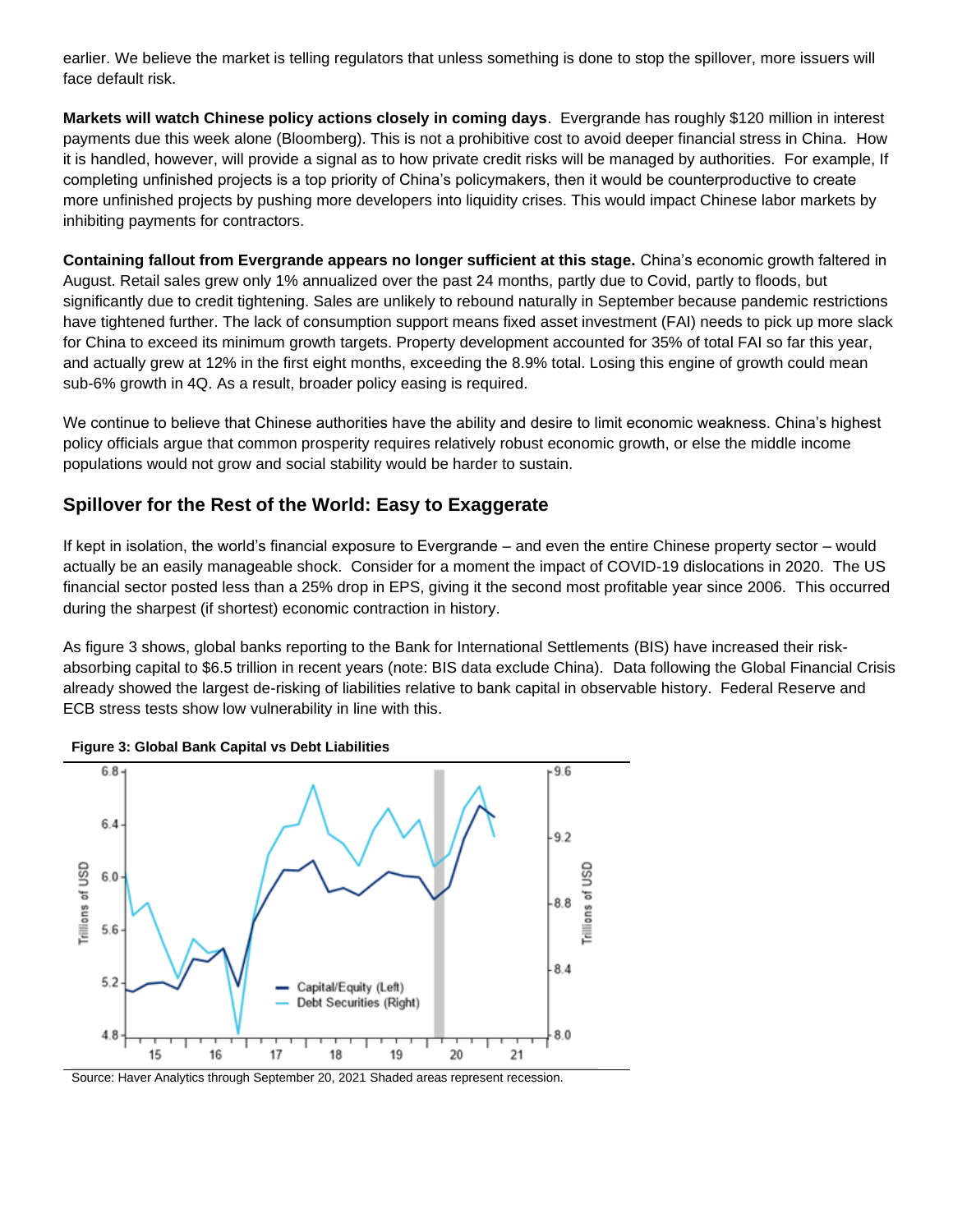However, fear is a far more potent force than Evergrande's \$14 billion in external borrowing. Apprehension over Federal Reserve credit policy was already high coming into this week. The prospect for a US debt ceiling fracas – coupled with tax hikes – is far from a "risk motivator" (please see our [latest CIO bulletin](https://www.privatebank.citibank.com/ivc/docs/quadrant/CIOBulletin09192021.pdf) for more). The slowdown to "sub 4% real GDP growth only incentives short-term traders to take profits (see figure 4).

However, these are far from signs of a major business cycle turning point. Rather, markets are now suddenly doubting the strength of the potential growth outlook ahead. This can be seen in a 34% jump in S&P 500 implied volatility today coupled with already high options premia for downside hedges compared to upside exposure (see figure 5).

We've argued that the big "bounceback" in the economy from the COVID shock has passed. We have realigned equity portfolios for more sustainable sources of returns, such as favoring Healthcare over Cyclical areas. With market losses overall small in historic scope so far, and a correction could gather speed. However, **markets are now selling off assets that have little or no sensitivity to China's economy** (see figure 6). This can create potential opportunity. History shows the deepest daily declines and gains tend to be clustered closely together (see figure 7)



The indexes are unmanaged. An investor cannot invest directly in an index. They are shown for illustrative purposes only and do not represent the performance of any specific investment. Index returns do not include any expenses, fees or sales charges, which would lower performance. Past performance is not indicative of future results. Real returns may vary.

**Figure 6: US Small Caps, Healthcare and Internet Show Deep Drops Despite no Linkages to China Property**







Source: Bloomberg as of September 20, 2021 Source: Haver Analytics as of September 20, 2021

The indexes are unmanaged. An investor cannot invest directly in an index. They are shown for illustrative purposes only and do not represent the performance of any specific investment. Index returns do not include any expenses, fees or sales charges, which would lower performance. Past performance is not indicative of future results. Real returns may vary.